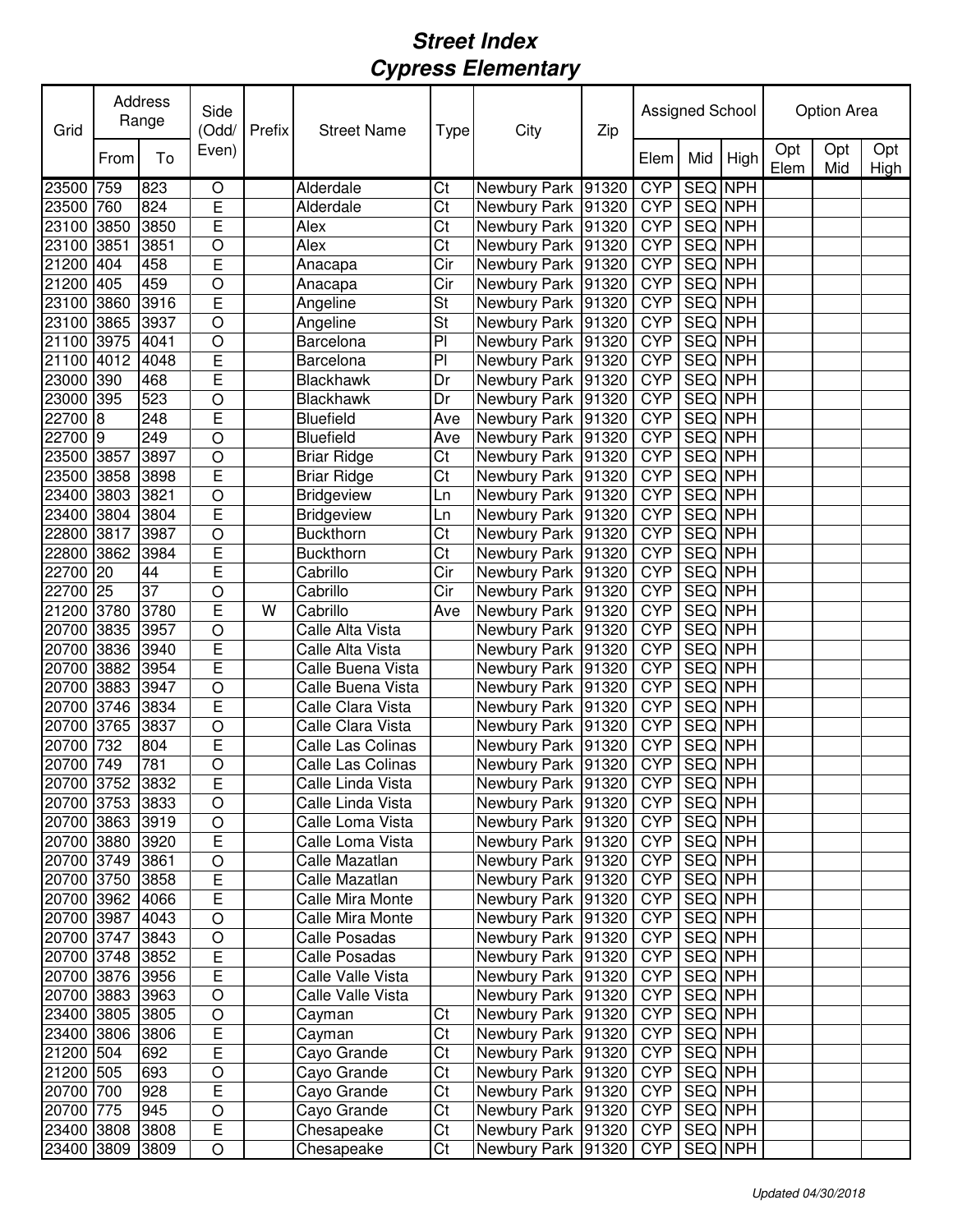| Grid       |      | Address<br>Range        | Side<br>(Odd/           | Prefix      | <b>Street Name</b>      | Type                    | City                   | Zip | Assigned School |                |                | <b>Option Area</b> |            |                    |
|------------|------|-------------------------|-------------------------|-------------|-------------------------|-------------------------|------------------------|-----|-----------------|----------------|----------------|--------------------|------------|--------------------|
|            | From | To                      | Even)                   |             |                         |                         |                        |     | Elem            | Mid            | High           | Opt<br>Elem        | Opt<br>Mid | Opt<br><b>High</b> |
| 23400 3829 |      | 3829                    | O                       |             | Chesapeake              | P <sub>1</sub>          | Newbury Park 91320     |     | <b>CYP</b>      | SEQ NPH        |                |                    |            |                    |
| 23500 4075 |      | 4183                    | O                       |             | Churchill               | Dr                      | Newbury Park 91320     |     | <b>CYP</b>      | SEQ NPH        |                |                    |            |                    |
| 23500      | 4088 | 4184                    | $\overline{\mathsf{E}}$ |             | Churchill               | Dr                      | Newbury Park 91320     |     | <b>CYP</b>      | SEQ NPH        |                |                    |            |                    |
| 23100 3805 |      | 3847                    | $\circ$                 |             | Claire                  | Ct                      | Newbury Park 91320     |     | <b>CYP</b>      | SEQ NPH        |                |                    |            |                    |
| 23100 3820 |      | 3852                    | E                       |             | Claire                  | Ct                      | Newbury Park 91320     |     | <b>CYP</b>      | SEQ NPH        |                |                    |            |                    |
| 23400 559  |      | 667                     | $\circ$                 |             | <b>Clearwater Creek</b> |                         | Newbury Park 91320     |     | <b>CYP</b>      | SEQ NPH        |                |                    |            |                    |
| 23400 578  |      | 666                     | E                       |             | <b>Clearwater Creek</b> |                         | Newbury Park 91320     |     | <b>CYP</b>      | <b>SEQ NPH</b> |                |                    |            |                    |
| 21100 3985 |      | 4039                    | $\circ$                 |             | Colonett                | P <sub>1</sub>          | Newbury Park 91320     |     | <b>CYP</b>      | <b>SEQ NPH</b> |                |                    |            |                    |
| 21100 3986 |      | 4040                    | E                       |             | Colonett                | PI                      | Newbury Park 91320     |     | <b>CYP</b>      | <b>SEQ NPH</b> |                |                    |            |                    |
| 23100 3875 |      | 3887                    | O                       |             | Conner                  | $\overline{\text{C}t}$  | Newbury Park 91320     |     | <b>CYP</b>      | <b>SEQ NPH</b> |                |                    |            |                    |
| 21300 3789 |      | 3957                    | $\circ$                 |             | Coronado                | Cir                     | Newbury Park 91320     |     | <b>CYP</b>      | <b>SEQ NPH</b> |                |                    |            |                    |
| 21300 3790 |      | 3982                    | E                       |             | Coronado                | $\overline{\text{Cir}}$ | Newbury Park 91320     |     | <b>CYP</b>      | <b>SEQ NPH</b> |                |                    |            |                    |
| 22800 3857 |      | 3995                    | $\circ$                 |             | Crown Haven             | Ct                      | Newbury Park 91320     |     | <b>CYP</b>      | <b>SEQ NPH</b> |                |                    |            |                    |
| 22800 3876 |      | 3996                    | Ē                       |             | Crown Haven             | $\overline{\text{C}t}$  | Newbury Park 91320     |     | <b>CYP</b>      | <b>SEQ NPH</b> |                |                    |            |                    |
| 22800 143  |      | 191                     | O                       |             | Dale                    | Ave                     | Newbury Park 91320     |     | <b>CYP</b>      | <b>SEQ NPH</b> |                |                    |            |                    |
| 22800 176  |      | 192                     | Ē                       |             | Dale                    | Ave                     | Newbury Park 91320     |     | <b>CYP</b>      | <b>SEQ NPH</b> |                |                    |            |                    |
| 21400 3708 |      | 3762                    | E                       |             | Damiana                 | Dr                      | Newbury Park 91320     |     | <b>CYP</b>      | <b>SEQ NPH</b> |                |                    |            |                    |
| 23000 356  |      | 596                     | E                       |             | Danville                | Ave                     | Newbury Park 91320     |     | <b>CYP</b>      | SEQ NPH        |                |                    |            |                    |
| 23000 355  |      | 595                     | O                       |             | Danville                | Ave                     | Newbury Park 91320     |     | <b>CYP</b>      | SEQ NPH        |                |                    |            |                    |
| 23000 405  |      | 491                     | $\circ$                 |             | Delwood                 | Ct                      | Newbury Park 91320     |     | <b>CYP</b>      | SEQ NPH        |                |                    |            |                    |
| 23000 406  |      | 490                     | E                       |             | Delwood                 | Ct                      | Newbury Park 91320     |     | <b>CYP</b>      | SEQ NPH        |                |                    |            |                    |
| 23400 1    |      | 99999                   | $\bigcirc$              |             | <b>Desert Creek</b>     | Ct                      | Newbury Park 91320     |     | <b>CYP</b>      | SEQ NPH        |                |                    |            |                    |
| 23400 1    |      | 99999                   | E                       |             | <b>Desert Creek</b>     | Ct                      | Newbury Park 91320     |     | <b>CYP</b>      | SEQ NPH        |                |                    |            |                    |
| 23400 635  |      | 639                     | $\bigcirc$              |             | Doe Creek               | Cir                     | Newbury Park 91320     |     | <b>CYP</b>      | SEQ NPH        |                |                    |            |                    |
| 23400 640  |      | 640                     | $\overline{E}$          |             | Doe Creek               | Cir                     | Newbury Park 91320     |     | <b>CYP</b>      | SEQ NPH        |                |                    |            |                    |
| 23400 3801 |      | 3813                    | $\circ$                 |             | Dunaway                 | Dr                      | Newbury Park 91320     |     | <b>CYP</b>      | SEQ NPH        |                |                    |            |                    |
| 25600 240  |      | 296                     | $\overline{\mathsf{E}}$ |             | El Cielo                |                         | Newbury Park 91320     |     | <b>CYP</b>      | <b>SEQ NPH</b> |                |                    |            |                    |
| 25600 241  |      | 295                     | $\circ$                 |             | El Cielo                |                         | Newbury Park 91320     |     | <b>CYP</b>      | <b>SEQ NPH</b> |                |                    |            |                    |
| 25600 249  |      | 267                     | $\circ$                 |             | El Gallardo             |                         | Newbury Park 91320     |     | <b>CYP</b>      | SEQ NPH        |                |                    |            |                    |
| 25600 250  |      | 268                     | E                       |             | El Gallardo             |                         | Newbury Park   91320   |     | <b>CYP</b>      | SEQ NPH        |                |                    |            |                    |
| 25600 160  |      | 180                     | Ē                       |             | El Pajaro               |                         | Newbury Park 91320     |     | <b>CYP</b>      | SEQ NPH        |                |                    |            |                    |
| 25600 161  |      | 181                     | $\overline{\circ}$      |             | El Pajaro               |                         | Newbury Park 91320 CYP |     |                 | SEQ NPH        |                |                    |            |                    |
| 25600 203  |      | 217                     | $\circ$                 |             | El Pasillo              |                         | Newbury Park   91320   |     | <b>CYP</b>      |                | SEQ NPH        |                    |            |                    |
| 25600 204  |      | 216                     | $\overline{E}$          |             | El Pasillo              |                         | Newbury Park 91320     |     | <b>CYP</b>      |                | SEQ NPH        |                    |            |                    |
| 22700 18   |      | 18                      | $\overline{E}$          | N           | Fallbrook               | Ave                     | Newbury Park 91320     |     | <b>CYP</b>      |                | SEQ NPH        |                    |            |                    |
| 22700 19   |      | 19                      | $\circ$                 | N           | Fallbrook               | Ave                     | Newbury Park   91320   |     | <b>CYP</b>      |                | <b>SEQ NPH</b> |                    |            |                    |
| 22700 20   |      | 266                     | $\circ$                 | S           | Fallbrook               | Ave                     | Newbury Park 91320     |     | <b>CYP</b>      |                | <b>SEQ NPH</b> |                    |            |                    |
| 22700 20   |      | 266                     | $\overline{E}$          | S           | Fallbrook               | Ave                     | Newbury Park 91320     |     | <b>CYP</b>      |                | SEQ NPH        |                    |            |                    |
| 22700 30   |      | 30                      | E                       | N           | Fallbrook               | Ave                     | Newbury Park 91320     |     | <b>CYP</b>      |                | <b>SEQ NPH</b> |                    |            |                    |
| 22700 31   |      | 31                      | $\circ$                 | N           | Fallbrook               | Ave                     | Newbury Park 91320     |     | <b>CYP</b>      |                | <b>SEQ NPH</b> |                    |            |                    |
| 22700 4    |      | $\overline{\mathbf{4}}$ | E                       | N           | Fallbrook               | Ave                     | Newbury Park 91320     |     | <b>CYP</b>      |                | SEQ NPH        |                    |            |                    |
| 23100 400  |      | 574                     | $\circ$                 | $\mathbf S$ | Fallbrook               | Ave                     | Newbury Park 91320     |     | <b>CYP</b>      |                | SEQ NPH        |                    |            |                    |
| 23100 400  |      | 574                     | $\mathsf E$             | $\mathbf S$ | Fallbrook               | Ave                     | Newbury Park 91320     |     | <b>CYP</b>      |                | SEQ NPH        |                    |            |                    |
| 22700 42   |      | 42                      | E                       | N           | Fallbrook               | Ave                     | Newbury Park 91320     |     | <b>CYP</b>      |                | SEQ NPH        |                    |            |                    |
| 22700 43   |      | 43                      | $\circ$                 | N           | Fallbrook               | Ave                     | Newbury Park 91320     |     | <b>CYP</b>      |                | SEQ NPH        |                    |            |                    |
| 22700 5    |      | 5                       | $\circ$                 | N           | Fallbrook               | Ave                     | Newbury Park 91320     |     | <b>CYP</b>      |                | SEQ NPH        |                    |            |                    |
| 22700 7    |      | $\overline{7}$          | $\circ$                 | N           | Fallbrook               | Ave                     | Newbury Park 91320     |     | <b>CYP</b>      |                | SEQ NPH        |                    |            |                    |
| 23500 3863 |      | 3895                    | $\bigcirc$              |             | Foxdale                 | Ct                      | Newbury Park 91320     |     | <b>CYP</b>      |                | SEQ NPH        |                    |            |                    |
| 23500 3864 |      | 3896                    | $\overline{E}$          |             | Foxdale                 | Ct                      | Newbury Park 91320     |     | <b>CYP</b>      |                | SEQ NPH        |                    |            |                    |
| 23400 625  |      | 637                     | $\bigcirc$              |             | <b>Gentle Creek</b>     | Cir                     | Newbury Park 91320     |     | <b>CYP</b>      |                | SEQ NPH        |                    |            |                    |
| 23400 634  |      | 638                     | $\overline{E}$          |             | Gentle Creek            | Cir                     | Newbury Park 91320     |     | <b>CYP</b>      |                | SEQ NPH        |                    |            |                    |
|            |      |                         |                         |             |                         |                         |                        |     |                 |                |                |                    |            |                    |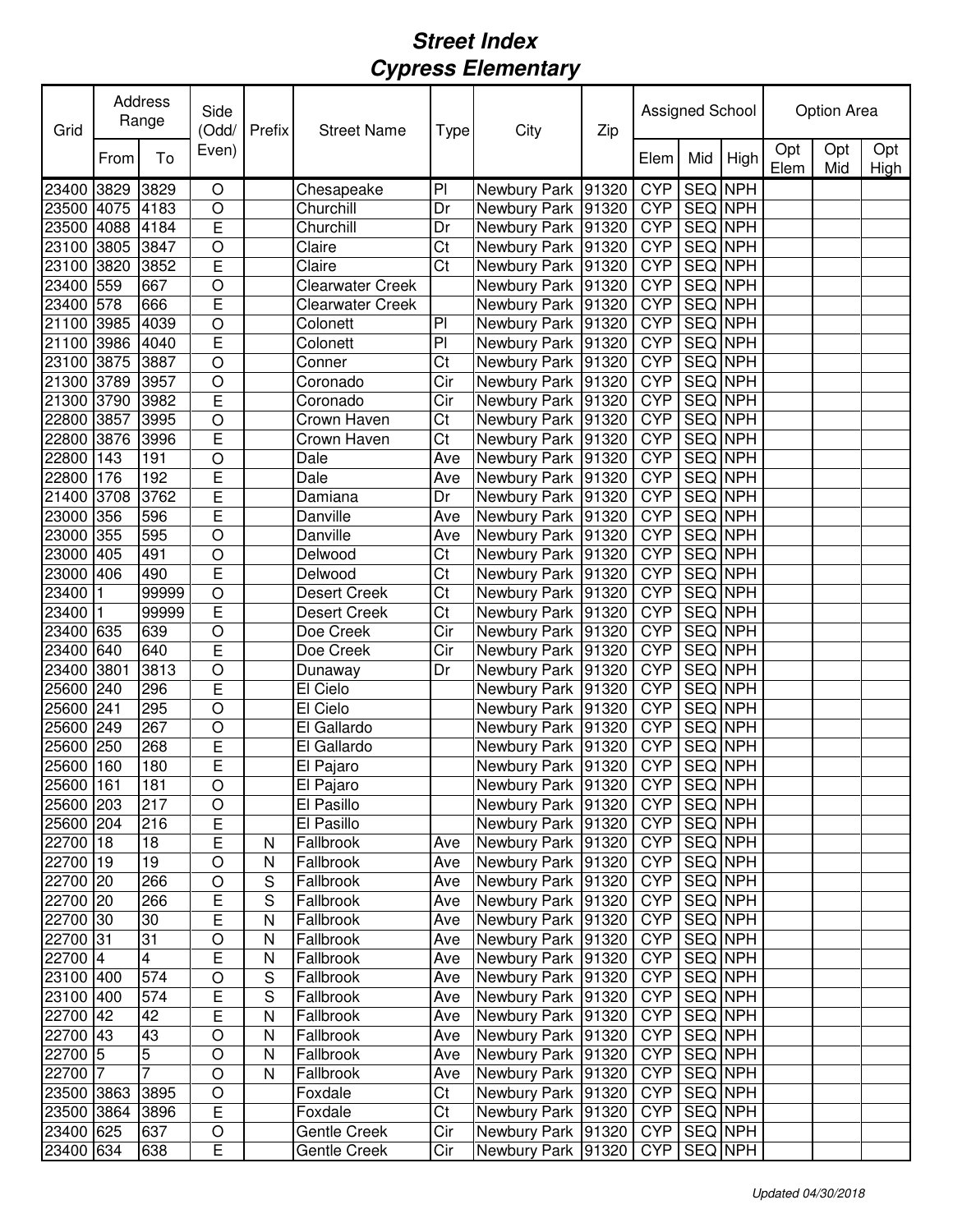| Opt<br>Opt<br>Opt<br>Even)<br>To<br>Mid<br>High<br>From<br>Elem<br>Elem<br>Mid<br>High<br><b>SEQ NPH</b><br><b>CYP</b><br>4063<br>Greendale<br>Cir<br>Newbury Park<br>91320<br>23500 4051<br>O<br>E<br>SEQ NPH<br>23500 4052<br>4076<br><b>CYP</b><br>Greendale<br>Cir<br>Newbury Park 91320<br>E<br><b>CYP</b><br>SEQ NPH<br>23300 340<br>394<br>Newbury Park 91320<br>Greenway<br>Ave<br>$\circ$<br>C <sub>YP</sub><br>SEQ NPH<br>23300 341<br>395<br>Greenway<br>Newbury Park 91320<br>Ave<br>E<br><b>CYP</b><br>SEQ NPH<br>23300 340<br>472<br>Havenside<br>Newbury Park 91320<br>Ave<br><b>CYP</b><br>SEQ NPH<br>23300 341<br>O<br>Havenside<br>Newbury Park 91320<br>471<br>Ave<br><b>SEQ NPH</b><br><b>CYP</b><br>23400 503<br>539<br>O<br>Havenside<br>Newbury Park 91320<br>Ave<br>E<br><b>SEQ NPH</b><br>23100 520<br>Newbury Park 91320<br><b>CYP</b><br>568<br>Havenside<br>Ave<br><b>SEQ NPH</b><br>23000 312<br>E<br><b>Hillrose</b><br><b>CYP</b><br>398<br>Ct<br>Newbury Park 91320<br><b>CYP</b><br><b>SEQ NPH</b><br>23000 313<br>Hillrose<br>Newbury Park 91320<br>399<br>O<br>Ct<br>E<br>$\overline{\text{Ct}}$<br><b>CYP</b><br><b>SEQ NPH</b><br>23500 750<br>Newbury Park 91320<br>766<br>Huntsdale<br><b>CYP</b><br><b>SEQ NPH</b><br>$\circ$<br>Ct<br>Newbury Park 91320<br>23500 759<br>767<br>Huntsdale<br>$\overline{\text{Ct}}$<br><b>CYP</b><br><b>SEQ NPH</b><br>23100 3481<br>3857<br>$\circ$<br>Jake<br>Newbury Park 91320<br>E<br><b>CYP</b><br><b>SEQ NPH</b><br>3858<br>Jake<br>Ct<br>Newbury Park 91320<br>23100 3834<br>$\overline{O}$<br><b>CYP</b><br><b>SEQ NPH</b><br>23000 3947<br>3949<br>Dr<br>Newbury Park 91320<br>Kimber<br>Ē<br><b>CYP</b><br><b>SEQ NPH</b><br>23000 3958<br>4032<br>Kimber<br>Dr<br>Newbury Park 91320<br>Ē<br><b>CYP</b><br><b>SEQ NPH</b><br>23300 4200<br>4220<br>Newbury Park 91320<br>Kimber<br>Dr<br>E<br><b>CYP</b><br>SEQ NPH<br>23000 216<br>Newbury Park 91320<br>276<br>Knollwood<br>Dr<br>E<br><b>CYP</b><br>SEQ NPH<br>22800 26<br>Newbury Park 91320<br>204<br>Knollwood<br>Dr<br>SEQ NPH<br>21300 3<br>21<br>O<br><b>CYP</b><br>Knollwood<br>Newbury Park 91320<br>Dr<br>E<br>SEQ NPH<br><b>CYP</b><br>23100 368<br>542<br>Knollwood<br>Newbury Park 91320<br>Dr<br>SEQ NPH<br>23300 369<br>599<br><b>CYP</b><br>O<br>Knollwood<br>Newbury Park 91320<br>Dr<br>E<br><b>CYP</b><br>SEQ NPH<br>23400 548<br>556<br>Knollwood<br>Newbury Park 91320<br>Dr<br><b>SEQ NPH</b><br>22800 59<br>O<br><b>CYP</b><br>105<br>Knollwood<br>Dr<br>Newbury Park   91320<br>E<br>21300 8<br>SEQ NPH<br>91320<br><b>CYP</b><br>20<br>Knollwood<br>Newbury Park<br>Dr<br>E<br><b>CYP</b><br>SEQ NPH<br>25600 18<br>48<br>La Encina<br>Newbury Park 91320<br>$\circ$<br><b>CYP</b><br>SEQ NPH<br>25600 19<br>49<br>Newbury Park 91320<br>La Encina<br><b>SEQ NPH</b><br>$\circ$<br><b>CYP</b><br>25600 101<br>147<br>Newbury Park 91320<br>La Fortuna<br>E<br><b>CYP</b><br>SEQ NPH<br>25600 102<br>146<br>La Fortuna<br>Newbury Park 91320<br><b>CYP</b><br>SEQ NPH<br>25600<br>O<br>1<br>159<br>La Lomita<br>Newbury Park 91320<br>E<br>$25600$ <sup>2</sup><br><b>CYP</b><br>SEQ NPH<br>Newbury Park 91320<br>158<br>La Lomita<br>25600 50<br>E<br><b>SEQ NPH</b><br>74<br>Newbury Park 91320<br>CYP<br>La Palma<br>73<br>25600 51<br>$\overline{O}$<br>CYP   SEQ NPH<br>Newbury Park   91320  <br>La Palma<br>E<br>196<br>SEQ NPH<br>25600 182<br>La Reina<br>Newbury Park 91320<br>CYP  <br><b>SEQ NPH</b><br>25600 183<br>197<br>Newbury Park 91320<br>O<br><b>CYP</b><br>La Reina<br><b>SEQ NPH</b><br>$\circ$<br>Newbury Park   91320  <br><b>CYP</b><br>21200 3751<br>3799<br>Dr<br>Lesser<br>E<br><b>SEQ NPH</b><br>Newbury Park 91320<br><b>CYP</b><br>21100 3806<br>3878<br>Dr<br>Lesser<br><b>SEQ NPH</b><br>$\circ$<br>Newbury Park 91320<br><b>CYP</b><br>21100 3807<br>3911<br>Dr<br>Lesser<br>E<br>Newbury Park 91320<br>SEQ NPH<br>23100 3840<br>Lindsey<br>Ct<br><b>CYP</b><br>3856<br>$\overline{\text{Ct}}$<br><b>SEQ NPH</b><br>$\circ$<br>Newbury Park 91320<br><b>CYP</b><br>23100 3855<br>3855<br>Lindsey<br>E<br><b>SEQ NPH</b><br>Newbury Park 91320<br><b>CYP</b><br>23000 314<br>Ct<br>396<br>Longwood<br>Ct<br>Newbury Park 91320<br><b>CYP</b><br>SEQ NPH<br>23000 315<br>397<br>$\bigcirc$<br>Longwood<br>$\bigcirc$<br>Newbury Park 91320<br>SEQ NPH<br>21100 3867<br>3899<br>Loreto<br>Cir<br><b>CYP</b><br>21100 3884<br>E<br>Newbury Park 91320<br>SEQ NPH<br>3916<br>Cir<br><b>CYP</b><br>Loreto<br>E<br>SEQ NPH<br>21100 20<br>Dr<br><b>CYP</b><br>44<br>S<br>Newbury Park   91320<br>Los Vientos<br>21100 3<br>S<br>Newbury Park 91320<br>SEQ NPH<br>39<br>O<br><b>CYP</b><br>Los Vientos<br>Dr<br>E<br>SEQ NPH<br>Newbury Park 91320<br><b>CYP</b><br>21100 312<br>668<br>N<br>Los Vientos<br>Dr<br>21100 41<br>Newbury Park 91320<br>SEQ NPH<br>669<br>$\circ$<br>N<br>Los Vientos<br>Dr<br><b>CYP</b><br>SEQ NPH<br>$\circ$<br>W<br>Rd<br>23500 3901<br>4299<br>Newbury Park   91320<br><b>CYP</b><br>Lynn<br>SEQ NPH<br>3853<br>$\bigcirc$<br>Ct<br>Newbury Park 91320<br>23100 3829<br>Marcus<br><b>CYP</b><br>E<br>Ct<br>SEQ NPH<br>23100 3838<br>3854<br>Newbury Park 91320<br><b>CYP</b><br>Marcus | Grid | Address<br>Range |  | Side<br>(Odd/ | Prefix | <b>Street Name</b> | Type | City | Zip | Assigned School |  |  | <b>Option Area</b> |  |  |
|-------------------------------------------------------------------------------------------------------------------------------------------------------------------------------------------------------------------------------------------------------------------------------------------------------------------------------------------------------------------------------------------------------------------------------------------------------------------------------------------------------------------------------------------------------------------------------------------------------------------------------------------------------------------------------------------------------------------------------------------------------------------------------------------------------------------------------------------------------------------------------------------------------------------------------------------------------------------------------------------------------------------------------------------------------------------------------------------------------------------------------------------------------------------------------------------------------------------------------------------------------------------------------------------------------------------------------------------------------------------------------------------------------------------------------------------------------------------------------------------------------------------------------------------------------------------------------------------------------------------------------------------------------------------------------------------------------------------------------------------------------------------------------------------------------------------------------------------------------------------------------------------------------------------------------------------------------------------------------------------------------------------------------------------------------------------------------------------------------------------------------------------------------------------------------------------------------------------------------------------------------------------------------------------------------------------------------------------------------------------------------------------------------------------------------------------------------------------------------------------------------------------------------------------------------------------------------------------------------------------------------------------------------------------------------------------------------------------------------------------------------------------------------------------------------------------------------------------------------------------------------------------------------------------------------------------------------------------------------------------------------------------------------------------------------------------------------------------------------------------------------------------------------------------------------------------------------------------------------------------------------------------------------------------------------------------------------------------------------------------------------------------------------------------------------------------------------------------------------------------------------------------------------------------------------------------------------------------------------------------------------------------------------------------------------------------------------------------------------------------------------------------------------------------------------------------------------------------------------------------------------------------------------------------------------------------------------------------------------------------------------------------------------------------------------------------------------------------------------------------------------------------------------------------------------------------------------------------------------------------------------------------------------------------------------------------------------------------------------------------------------------------------------------------------------------------------------------------------------------------------------------------------------------------------------------------------------------------------------------------------------------------------------------------------------------------------------------------------------------------------------------------------------------------------------------------------------------------------------------------------------------------------------------------------------------------------------------------------------------------------------------------------------------------------------------------------------------------------------------------------------------------------------------------------------------------------------------------|------|------------------|--|---------------|--------|--------------------|------|------|-----|-----------------|--|--|--------------------|--|--|
|                                                                                                                                                                                                                                                                                                                                                                                                                                                                                                                                                                                                                                                                                                                                                                                                                                                                                                                                                                                                                                                                                                                                                                                                                                                                                                                                                                                                                                                                                                                                                                                                                                                                                                                                                                                                                                                                                                                                                                                                                                                                                                                                                                                                                                                                                                                                                                                                                                                                                                                                                                                                                                                                                                                                                                                                                                                                                                                                                                                                                                                                                                                                                                                                                                                                                                                                                                                                                                                                                                                                                                                                                                                                                                                                                                                                                                                                                                                                                                                                                                                                                                                                                                                                                                                                                                                                                                                                                                                                                                                                                                                                                                                                                                                                                                                                                                                                                                                                                                                                                                                                                                                                                                                                                   |      |                  |  |               |        |                    |      |      |     |                 |  |  |                    |  |  |
|                                                                                                                                                                                                                                                                                                                                                                                                                                                                                                                                                                                                                                                                                                                                                                                                                                                                                                                                                                                                                                                                                                                                                                                                                                                                                                                                                                                                                                                                                                                                                                                                                                                                                                                                                                                                                                                                                                                                                                                                                                                                                                                                                                                                                                                                                                                                                                                                                                                                                                                                                                                                                                                                                                                                                                                                                                                                                                                                                                                                                                                                                                                                                                                                                                                                                                                                                                                                                                                                                                                                                                                                                                                                                                                                                                                                                                                                                                                                                                                                                                                                                                                                                                                                                                                                                                                                                                                                                                                                                                                                                                                                                                                                                                                                                                                                                                                                                                                                                                                                                                                                                                                                                                                                                   |      |                  |  |               |        |                    |      |      |     |                 |  |  |                    |  |  |
|                                                                                                                                                                                                                                                                                                                                                                                                                                                                                                                                                                                                                                                                                                                                                                                                                                                                                                                                                                                                                                                                                                                                                                                                                                                                                                                                                                                                                                                                                                                                                                                                                                                                                                                                                                                                                                                                                                                                                                                                                                                                                                                                                                                                                                                                                                                                                                                                                                                                                                                                                                                                                                                                                                                                                                                                                                                                                                                                                                                                                                                                                                                                                                                                                                                                                                                                                                                                                                                                                                                                                                                                                                                                                                                                                                                                                                                                                                                                                                                                                                                                                                                                                                                                                                                                                                                                                                                                                                                                                                                                                                                                                                                                                                                                                                                                                                                                                                                                                                                                                                                                                                                                                                                                                   |      |                  |  |               |        |                    |      |      |     |                 |  |  |                    |  |  |
|                                                                                                                                                                                                                                                                                                                                                                                                                                                                                                                                                                                                                                                                                                                                                                                                                                                                                                                                                                                                                                                                                                                                                                                                                                                                                                                                                                                                                                                                                                                                                                                                                                                                                                                                                                                                                                                                                                                                                                                                                                                                                                                                                                                                                                                                                                                                                                                                                                                                                                                                                                                                                                                                                                                                                                                                                                                                                                                                                                                                                                                                                                                                                                                                                                                                                                                                                                                                                                                                                                                                                                                                                                                                                                                                                                                                                                                                                                                                                                                                                                                                                                                                                                                                                                                                                                                                                                                                                                                                                                                                                                                                                                                                                                                                                                                                                                                                                                                                                                                                                                                                                                                                                                                                                   |      |                  |  |               |        |                    |      |      |     |                 |  |  |                    |  |  |
|                                                                                                                                                                                                                                                                                                                                                                                                                                                                                                                                                                                                                                                                                                                                                                                                                                                                                                                                                                                                                                                                                                                                                                                                                                                                                                                                                                                                                                                                                                                                                                                                                                                                                                                                                                                                                                                                                                                                                                                                                                                                                                                                                                                                                                                                                                                                                                                                                                                                                                                                                                                                                                                                                                                                                                                                                                                                                                                                                                                                                                                                                                                                                                                                                                                                                                                                                                                                                                                                                                                                                                                                                                                                                                                                                                                                                                                                                                                                                                                                                                                                                                                                                                                                                                                                                                                                                                                                                                                                                                                                                                                                                                                                                                                                                                                                                                                                                                                                                                                                                                                                                                                                                                                                                   |      |                  |  |               |        |                    |      |      |     |                 |  |  |                    |  |  |
|                                                                                                                                                                                                                                                                                                                                                                                                                                                                                                                                                                                                                                                                                                                                                                                                                                                                                                                                                                                                                                                                                                                                                                                                                                                                                                                                                                                                                                                                                                                                                                                                                                                                                                                                                                                                                                                                                                                                                                                                                                                                                                                                                                                                                                                                                                                                                                                                                                                                                                                                                                                                                                                                                                                                                                                                                                                                                                                                                                                                                                                                                                                                                                                                                                                                                                                                                                                                                                                                                                                                                                                                                                                                                                                                                                                                                                                                                                                                                                                                                                                                                                                                                                                                                                                                                                                                                                                                                                                                                                                                                                                                                                                                                                                                                                                                                                                                                                                                                                                                                                                                                                                                                                                                                   |      |                  |  |               |        |                    |      |      |     |                 |  |  |                    |  |  |
|                                                                                                                                                                                                                                                                                                                                                                                                                                                                                                                                                                                                                                                                                                                                                                                                                                                                                                                                                                                                                                                                                                                                                                                                                                                                                                                                                                                                                                                                                                                                                                                                                                                                                                                                                                                                                                                                                                                                                                                                                                                                                                                                                                                                                                                                                                                                                                                                                                                                                                                                                                                                                                                                                                                                                                                                                                                                                                                                                                                                                                                                                                                                                                                                                                                                                                                                                                                                                                                                                                                                                                                                                                                                                                                                                                                                                                                                                                                                                                                                                                                                                                                                                                                                                                                                                                                                                                                                                                                                                                                                                                                                                                                                                                                                                                                                                                                                                                                                                                                                                                                                                                                                                                                                                   |      |                  |  |               |        |                    |      |      |     |                 |  |  |                    |  |  |
|                                                                                                                                                                                                                                                                                                                                                                                                                                                                                                                                                                                                                                                                                                                                                                                                                                                                                                                                                                                                                                                                                                                                                                                                                                                                                                                                                                                                                                                                                                                                                                                                                                                                                                                                                                                                                                                                                                                                                                                                                                                                                                                                                                                                                                                                                                                                                                                                                                                                                                                                                                                                                                                                                                                                                                                                                                                                                                                                                                                                                                                                                                                                                                                                                                                                                                                                                                                                                                                                                                                                                                                                                                                                                                                                                                                                                                                                                                                                                                                                                                                                                                                                                                                                                                                                                                                                                                                                                                                                                                                                                                                                                                                                                                                                                                                                                                                                                                                                                                                                                                                                                                                                                                                                                   |      |                  |  |               |        |                    |      |      |     |                 |  |  |                    |  |  |
|                                                                                                                                                                                                                                                                                                                                                                                                                                                                                                                                                                                                                                                                                                                                                                                                                                                                                                                                                                                                                                                                                                                                                                                                                                                                                                                                                                                                                                                                                                                                                                                                                                                                                                                                                                                                                                                                                                                                                                                                                                                                                                                                                                                                                                                                                                                                                                                                                                                                                                                                                                                                                                                                                                                                                                                                                                                                                                                                                                                                                                                                                                                                                                                                                                                                                                                                                                                                                                                                                                                                                                                                                                                                                                                                                                                                                                                                                                                                                                                                                                                                                                                                                                                                                                                                                                                                                                                                                                                                                                                                                                                                                                                                                                                                                                                                                                                                                                                                                                                                                                                                                                                                                                                                                   |      |                  |  |               |        |                    |      |      |     |                 |  |  |                    |  |  |
|                                                                                                                                                                                                                                                                                                                                                                                                                                                                                                                                                                                                                                                                                                                                                                                                                                                                                                                                                                                                                                                                                                                                                                                                                                                                                                                                                                                                                                                                                                                                                                                                                                                                                                                                                                                                                                                                                                                                                                                                                                                                                                                                                                                                                                                                                                                                                                                                                                                                                                                                                                                                                                                                                                                                                                                                                                                                                                                                                                                                                                                                                                                                                                                                                                                                                                                                                                                                                                                                                                                                                                                                                                                                                                                                                                                                                                                                                                                                                                                                                                                                                                                                                                                                                                                                                                                                                                                                                                                                                                                                                                                                                                                                                                                                                                                                                                                                                                                                                                                                                                                                                                                                                                                                                   |      |                  |  |               |        |                    |      |      |     |                 |  |  |                    |  |  |
|                                                                                                                                                                                                                                                                                                                                                                                                                                                                                                                                                                                                                                                                                                                                                                                                                                                                                                                                                                                                                                                                                                                                                                                                                                                                                                                                                                                                                                                                                                                                                                                                                                                                                                                                                                                                                                                                                                                                                                                                                                                                                                                                                                                                                                                                                                                                                                                                                                                                                                                                                                                                                                                                                                                                                                                                                                                                                                                                                                                                                                                                                                                                                                                                                                                                                                                                                                                                                                                                                                                                                                                                                                                                                                                                                                                                                                                                                                                                                                                                                                                                                                                                                                                                                                                                                                                                                                                                                                                                                                                                                                                                                                                                                                                                                                                                                                                                                                                                                                                                                                                                                                                                                                                                                   |      |                  |  |               |        |                    |      |      |     |                 |  |  |                    |  |  |
|                                                                                                                                                                                                                                                                                                                                                                                                                                                                                                                                                                                                                                                                                                                                                                                                                                                                                                                                                                                                                                                                                                                                                                                                                                                                                                                                                                                                                                                                                                                                                                                                                                                                                                                                                                                                                                                                                                                                                                                                                                                                                                                                                                                                                                                                                                                                                                                                                                                                                                                                                                                                                                                                                                                                                                                                                                                                                                                                                                                                                                                                                                                                                                                                                                                                                                                                                                                                                                                                                                                                                                                                                                                                                                                                                                                                                                                                                                                                                                                                                                                                                                                                                                                                                                                                                                                                                                                                                                                                                                                                                                                                                                                                                                                                                                                                                                                                                                                                                                                                                                                                                                                                                                                                                   |      |                  |  |               |        |                    |      |      |     |                 |  |  |                    |  |  |
|                                                                                                                                                                                                                                                                                                                                                                                                                                                                                                                                                                                                                                                                                                                                                                                                                                                                                                                                                                                                                                                                                                                                                                                                                                                                                                                                                                                                                                                                                                                                                                                                                                                                                                                                                                                                                                                                                                                                                                                                                                                                                                                                                                                                                                                                                                                                                                                                                                                                                                                                                                                                                                                                                                                                                                                                                                                                                                                                                                                                                                                                                                                                                                                                                                                                                                                                                                                                                                                                                                                                                                                                                                                                                                                                                                                                                                                                                                                                                                                                                                                                                                                                                                                                                                                                                                                                                                                                                                                                                                                                                                                                                                                                                                                                                                                                                                                                                                                                                                                                                                                                                                                                                                                                                   |      |                  |  |               |        |                    |      |      |     |                 |  |  |                    |  |  |
|                                                                                                                                                                                                                                                                                                                                                                                                                                                                                                                                                                                                                                                                                                                                                                                                                                                                                                                                                                                                                                                                                                                                                                                                                                                                                                                                                                                                                                                                                                                                                                                                                                                                                                                                                                                                                                                                                                                                                                                                                                                                                                                                                                                                                                                                                                                                                                                                                                                                                                                                                                                                                                                                                                                                                                                                                                                                                                                                                                                                                                                                                                                                                                                                                                                                                                                                                                                                                                                                                                                                                                                                                                                                                                                                                                                                                                                                                                                                                                                                                                                                                                                                                                                                                                                                                                                                                                                                                                                                                                                                                                                                                                                                                                                                                                                                                                                                                                                                                                                                                                                                                                                                                                                                                   |      |                  |  |               |        |                    |      |      |     |                 |  |  |                    |  |  |
|                                                                                                                                                                                                                                                                                                                                                                                                                                                                                                                                                                                                                                                                                                                                                                                                                                                                                                                                                                                                                                                                                                                                                                                                                                                                                                                                                                                                                                                                                                                                                                                                                                                                                                                                                                                                                                                                                                                                                                                                                                                                                                                                                                                                                                                                                                                                                                                                                                                                                                                                                                                                                                                                                                                                                                                                                                                                                                                                                                                                                                                                                                                                                                                                                                                                                                                                                                                                                                                                                                                                                                                                                                                                                                                                                                                                                                                                                                                                                                                                                                                                                                                                                                                                                                                                                                                                                                                                                                                                                                                                                                                                                                                                                                                                                                                                                                                                                                                                                                                                                                                                                                                                                                                                                   |      |                  |  |               |        |                    |      |      |     |                 |  |  |                    |  |  |
|                                                                                                                                                                                                                                                                                                                                                                                                                                                                                                                                                                                                                                                                                                                                                                                                                                                                                                                                                                                                                                                                                                                                                                                                                                                                                                                                                                                                                                                                                                                                                                                                                                                                                                                                                                                                                                                                                                                                                                                                                                                                                                                                                                                                                                                                                                                                                                                                                                                                                                                                                                                                                                                                                                                                                                                                                                                                                                                                                                                                                                                                                                                                                                                                                                                                                                                                                                                                                                                                                                                                                                                                                                                                                                                                                                                                                                                                                                                                                                                                                                                                                                                                                                                                                                                                                                                                                                                                                                                                                                                                                                                                                                                                                                                                                                                                                                                                                                                                                                                                                                                                                                                                                                                                                   |      |                  |  |               |        |                    |      |      |     |                 |  |  |                    |  |  |
|                                                                                                                                                                                                                                                                                                                                                                                                                                                                                                                                                                                                                                                                                                                                                                                                                                                                                                                                                                                                                                                                                                                                                                                                                                                                                                                                                                                                                                                                                                                                                                                                                                                                                                                                                                                                                                                                                                                                                                                                                                                                                                                                                                                                                                                                                                                                                                                                                                                                                                                                                                                                                                                                                                                                                                                                                                                                                                                                                                                                                                                                                                                                                                                                                                                                                                                                                                                                                                                                                                                                                                                                                                                                                                                                                                                                                                                                                                                                                                                                                                                                                                                                                                                                                                                                                                                                                                                                                                                                                                                                                                                                                                                                                                                                                                                                                                                                                                                                                                                                                                                                                                                                                                                                                   |      |                  |  |               |        |                    |      |      |     |                 |  |  |                    |  |  |
|                                                                                                                                                                                                                                                                                                                                                                                                                                                                                                                                                                                                                                                                                                                                                                                                                                                                                                                                                                                                                                                                                                                                                                                                                                                                                                                                                                                                                                                                                                                                                                                                                                                                                                                                                                                                                                                                                                                                                                                                                                                                                                                                                                                                                                                                                                                                                                                                                                                                                                                                                                                                                                                                                                                                                                                                                                                                                                                                                                                                                                                                                                                                                                                                                                                                                                                                                                                                                                                                                                                                                                                                                                                                                                                                                                                                                                                                                                                                                                                                                                                                                                                                                                                                                                                                                                                                                                                                                                                                                                                                                                                                                                                                                                                                                                                                                                                                                                                                                                                                                                                                                                                                                                                                                   |      |                  |  |               |        |                    |      |      |     |                 |  |  |                    |  |  |
|                                                                                                                                                                                                                                                                                                                                                                                                                                                                                                                                                                                                                                                                                                                                                                                                                                                                                                                                                                                                                                                                                                                                                                                                                                                                                                                                                                                                                                                                                                                                                                                                                                                                                                                                                                                                                                                                                                                                                                                                                                                                                                                                                                                                                                                                                                                                                                                                                                                                                                                                                                                                                                                                                                                                                                                                                                                                                                                                                                                                                                                                                                                                                                                                                                                                                                                                                                                                                                                                                                                                                                                                                                                                                                                                                                                                                                                                                                                                                                                                                                                                                                                                                                                                                                                                                                                                                                                                                                                                                                                                                                                                                                                                                                                                                                                                                                                                                                                                                                                                                                                                                                                                                                                                                   |      |                  |  |               |        |                    |      |      |     |                 |  |  |                    |  |  |
|                                                                                                                                                                                                                                                                                                                                                                                                                                                                                                                                                                                                                                                                                                                                                                                                                                                                                                                                                                                                                                                                                                                                                                                                                                                                                                                                                                                                                                                                                                                                                                                                                                                                                                                                                                                                                                                                                                                                                                                                                                                                                                                                                                                                                                                                                                                                                                                                                                                                                                                                                                                                                                                                                                                                                                                                                                                                                                                                                                                                                                                                                                                                                                                                                                                                                                                                                                                                                                                                                                                                                                                                                                                                                                                                                                                                                                                                                                                                                                                                                                                                                                                                                                                                                                                                                                                                                                                                                                                                                                                                                                                                                                                                                                                                                                                                                                                                                                                                                                                                                                                                                                                                                                                                                   |      |                  |  |               |        |                    |      |      |     |                 |  |  |                    |  |  |
|                                                                                                                                                                                                                                                                                                                                                                                                                                                                                                                                                                                                                                                                                                                                                                                                                                                                                                                                                                                                                                                                                                                                                                                                                                                                                                                                                                                                                                                                                                                                                                                                                                                                                                                                                                                                                                                                                                                                                                                                                                                                                                                                                                                                                                                                                                                                                                                                                                                                                                                                                                                                                                                                                                                                                                                                                                                                                                                                                                                                                                                                                                                                                                                                                                                                                                                                                                                                                                                                                                                                                                                                                                                                                                                                                                                                                                                                                                                                                                                                                                                                                                                                                                                                                                                                                                                                                                                                                                                                                                                                                                                                                                                                                                                                                                                                                                                                                                                                                                                                                                                                                                                                                                                                                   |      |                  |  |               |        |                    |      |      |     |                 |  |  |                    |  |  |
|                                                                                                                                                                                                                                                                                                                                                                                                                                                                                                                                                                                                                                                                                                                                                                                                                                                                                                                                                                                                                                                                                                                                                                                                                                                                                                                                                                                                                                                                                                                                                                                                                                                                                                                                                                                                                                                                                                                                                                                                                                                                                                                                                                                                                                                                                                                                                                                                                                                                                                                                                                                                                                                                                                                                                                                                                                                                                                                                                                                                                                                                                                                                                                                                                                                                                                                                                                                                                                                                                                                                                                                                                                                                                                                                                                                                                                                                                                                                                                                                                                                                                                                                                                                                                                                                                                                                                                                                                                                                                                                                                                                                                                                                                                                                                                                                                                                                                                                                                                                                                                                                                                                                                                                                                   |      |                  |  |               |        |                    |      |      |     |                 |  |  |                    |  |  |
|                                                                                                                                                                                                                                                                                                                                                                                                                                                                                                                                                                                                                                                                                                                                                                                                                                                                                                                                                                                                                                                                                                                                                                                                                                                                                                                                                                                                                                                                                                                                                                                                                                                                                                                                                                                                                                                                                                                                                                                                                                                                                                                                                                                                                                                                                                                                                                                                                                                                                                                                                                                                                                                                                                                                                                                                                                                                                                                                                                                                                                                                                                                                                                                                                                                                                                                                                                                                                                                                                                                                                                                                                                                                                                                                                                                                                                                                                                                                                                                                                                                                                                                                                                                                                                                                                                                                                                                                                                                                                                                                                                                                                                                                                                                                                                                                                                                                                                                                                                                                                                                                                                                                                                                                                   |      |                  |  |               |        |                    |      |      |     |                 |  |  |                    |  |  |
|                                                                                                                                                                                                                                                                                                                                                                                                                                                                                                                                                                                                                                                                                                                                                                                                                                                                                                                                                                                                                                                                                                                                                                                                                                                                                                                                                                                                                                                                                                                                                                                                                                                                                                                                                                                                                                                                                                                                                                                                                                                                                                                                                                                                                                                                                                                                                                                                                                                                                                                                                                                                                                                                                                                                                                                                                                                                                                                                                                                                                                                                                                                                                                                                                                                                                                                                                                                                                                                                                                                                                                                                                                                                                                                                                                                                                                                                                                                                                                                                                                                                                                                                                                                                                                                                                                                                                                                                                                                                                                                                                                                                                                                                                                                                                                                                                                                                                                                                                                                                                                                                                                                                                                                                                   |      |                  |  |               |        |                    |      |      |     |                 |  |  |                    |  |  |
|                                                                                                                                                                                                                                                                                                                                                                                                                                                                                                                                                                                                                                                                                                                                                                                                                                                                                                                                                                                                                                                                                                                                                                                                                                                                                                                                                                                                                                                                                                                                                                                                                                                                                                                                                                                                                                                                                                                                                                                                                                                                                                                                                                                                                                                                                                                                                                                                                                                                                                                                                                                                                                                                                                                                                                                                                                                                                                                                                                                                                                                                                                                                                                                                                                                                                                                                                                                                                                                                                                                                                                                                                                                                                                                                                                                                                                                                                                                                                                                                                                                                                                                                                                                                                                                                                                                                                                                                                                                                                                                                                                                                                                                                                                                                                                                                                                                                                                                                                                                                                                                                                                                                                                                                                   |      |                  |  |               |        |                    |      |      |     |                 |  |  |                    |  |  |
|                                                                                                                                                                                                                                                                                                                                                                                                                                                                                                                                                                                                                                                                                                                                                                                                                                                                                                                                                                                                                                                                                                                                                                                                                                                                                                                                                                                                                                                                                                                                                                                                                                                                                                                                                                                                                                                                                                                                                                                                                                                                                                                                                                                                                                                                                                                                                                                                                                                                                                                                                                                                                                                                                                                                                                                                                                                                                                                                                                                                                                                                                                                                                                                                                                                                                                                                                                                                                                                                                                                                                                                                                                                                                                                                                                                                                                                                                                                                                                                                                                                                                                                                                                                                                                                                                                                                                                                                                                                                                                                                                                                                                                                                                                                                                                                                                                                                                                                                                                                                                                                                                                                                                                                                                   |      |                  |  |               |        |                    |      |      |     |                 |  |  |                    |  |  |
|                                                                                                                                                                                                                                                                                                                                                                                                                                                                                                                                                                                                                                                                                                                                                                                                                                                                                                                                                                                                                                                                                                                                                                                                                                                                                                                                                                                                                                                                                                                                                                                                                                                                                                                                                                                                                                                                                                                                                                                                                                                                                                                                                                                                                                                                                                                                                                                                                                                                                                                                                                                                                                                                                                                                                                                                                                                                                                                                                                                                                                                                                                                                                                                                                                                                                                                                                                                                                                                                                                                                                                                                                                                                                                                                                                                                                                                                                                                                                                                                                                                                                                                                                                                                                                                                                                                                                                                                                                                                                                                                                                                                                                                                                                                                                                                                                                                                                                                                                                                                                                                                                                                                                                                                                   |      |                  |  |               |        |                    |      |      |     |                 |  |  |                    |  |  |
|                                                                                                                                                                                                                                                                                                                                                                                                                                                                                                                                                                                                                                                                                                                                                                                                                                                                                                                                                                                                                                                                                                                                                                                                                                                                                                                                                                                                                                                                                                                                                                                                                                                                                                                                                                                                                                                                                                                                                                                                                                                                                                                                                                                                                                                                                                                                                                                                                                                                                                                                                                                                                                                                                                                                                                                                                                                                                                                                                                                                                                                                                                                                                                                                                                                                                                                                                                                                                                                                                                                                                                                                                                                                                                                                                                                                                                                                                                                                                                                                                                                                                                                                                                                                                                                                                                                                                                                                                                                                                                                                                                                                                                                                                                                                                                                                                                                                                                                                                                                                                                                                                                                                                                                                                   |      |                  |  |               |        |                    |      |      |     |                 |  |  |                    |  |  |
|                                                                                                                                                                                                                                                                                                                                                                                                                                                                                                                                                                                                                                                                                                                                                                                                                                                                                                                                                                                                                                                                                                                                                                                                                                                                                                                                                                                                                                                                                                                                                                                                                                                                                                                                                                                                                                                                                                                                                                                                                                                                                                                                                                                                                                                                                                                                                                                                                                                                                                                                                                                                                                                                                                                                                                                                                                                                                                                                                                                                                                                                                                                                                                                                                                                                                                                                                                                                                                                                                                                                                                                                                                                                                                                                                                                                                                                                                                                                                                                                                                                                                                                                                                                                                                                                                                                                                                                                                                                                                                                                                                                                                                                                                                                                                                                                                                                                                                                                                                                                                                                                                                                                                                                                                   |      |                  |  |               |        |                    |      |      |     |                 |  |  |                    |  |  |
|                                                                                                                                                                                                                                                                                                                                                                                                                                                                                                                                                                                                                                                                                                                                                                                                                                                                                                                                                                                                                                                                                                                                                                                                                                                                                                                                                                                                                                                                                                                                                                                                                                                                                                                                                                                                                                                                                                                                                                                                                                                                                                                                                                                                                                                                                                                                                                                                                                                                                                                                                                                                                                                                                                                                                                                                                                                                                                                                                                                                                                                                                                                                                                                                                                                                                                                                                                                                                                                                                                                                                                                                                                                                                                                                                                                                                                                                                                                                                                                                                                                                                                                                                                                                                                                                                                                                                                                                                                                                                                                                                                                                                                                                                                                                                                                                                                                                                                                                                                                                                                                                                                                                                                                                                   |      |                  |  |               |        |                    |      |      |     |                 |  |  |                    |  |  |
|                                                                                                                                                                                                                                                                                                                                                                                                                                                                                                                                                                                                                                                                                                                                                                                                                                                                                                                                                                                                                                                                                                                                                                                                                                                                                                                                                                                                                                                                                                                                                                                                                                                                                                                                                                                                                                                                                                                                                                                                                                                                                                                                                                                                                                                                                                                                                                                                                                                                                                                                                                                                                                                                                                                                                                                                                                                                                                                                                                                                                                                                                                                                                                                                                                                                                                                                                                                                                                                                                                                                                                                                                                                                                                                                                                                                                                                                                                                                                                                                                                                                                                                                                                                                                                                                                                                                                                                                                                                                                                                                                                                                                                                                                                                                                                                                                                                                                                                                                                                                                                                                                                                                                                                                                   |      |                  |  |               |        |                    |      |      |     |                 |  |  |                    |  |  |
|                                                                                                                                                                                                                                                                                                                                                                                                                                                                                                                                                                                                                                                                                                                                                                                                                                                                                                                                                                                                                                                                                                                                                                                                                                                                                                                                                                                                                                                                                                                                                                                                                                                                                                                                                                                                                                                                                                                                                                                                                                                                                                                                                                                                                                                                                                                                                                                                                                                                                                                                                                                                                                                                                                                                                                                                                                                                                                                                                                                                                                                                                                                                                                                                                                                                                                                                                                                                                                                                                                                                                                                                                                                                                                                                                                                                                                                                                                                                                                                                                                                                                                                                                                                                                                                                                                                                                                                                                                                                                                                                                                                                                                                                                                                                                                                                                                                                                                                                                                                                                                                                                                                                                                                                                   |      |                  |  |               |        |                    |      |      |     |                 |  |  |                    |  |  |
|                                                                                                                                                                                                                                                                                                                                                                                                                                                                                                                                                                                                                                                                                                                                                                                                                                                                                                                                                                                                                                                                                                                                                                                                                                                                                                                                                                                                                                                                                                                                                                                                                                                                                                                                                                                                                                                                                                                                                                                                                                                                                                                                                                                                                                                                                                                                                                                                                                                                                                                                                                                                                                                                                                                                                                                                                                                                                                                                                                                                                                                                                                                                                                                                                                                                                                                                                                                                                                                                                                                                                                                                                                                                                                                                                                                                                                                                                                                                                                                                                                                                                                                                                                                                                                                                                                                                                                                                                                                                                                                                                                                                                                                                                                                                                                                                                                                                                                                                                                                                                                                                                                                                                                                                                   |      |                  |  |               |        |                    |      |      |     |                 |  |  |                    |  |  |
|                                                                                                                                                                                                                                                                                                                                                                                                                                                                                                                                                                                                                                                                                                                                                                                                                                                                                                                                                                                                                                                                                                                                                                                                                                                                                                                                                                                                                                                                                                                                                                                                                                                                                                                                                                                                                                                                                                                                                                                                                                                                                                                                                                                                                                                                                                                                                                                                                                                                                                                                                                                                                                                                                                                                                                                                                                                                                                                                                                                                                                                                                                                                                                                                                                                                                                                                                                                                                                                                                                                                                                                                                                                                                                                                                                                                                                                                                                                                                                                                                                                                                                                                                                                                                                                                                                                                                                                                                                                                                                                                                                                                                                                                                                                                                                                                                                                                                                                                                                                                                                                                                                                                                                                                                   |      |                  |  |               |        |                    |      |      |     |                 |  |  |                    |  |  |
|                                                                                                                                                                                                                                                                                                                                                                                                                                                                                                                                                                                                                                                                                                                                                                                                                                                                                                                                                                                                                                                                                                                                                                                                                                                                                                                                                                                                                                                                                                                                                                                                                                                                                                                                                                                                                                                                                                                                                                                                                                                                                                                                                                                                                                                                                                                                                                                                                                                                                                                                                                                                                                                                                                                                                                                                                                                                                                                                                                                                                                                                                                                                                                                                                                                                                                                                                                                                                                                                                                                                                                                                                                                                                                                                                                                                                                                                                                                                                                                                                                                                                                                                                                                                                                                                                                                                                                                                                                                                                                                                                                                                                                                                                                                                                                                                                                                                                                                                                                                                                                                                                                                                                                                                                   |      |                  |  |               |        |                    |      |      |     |                 |  |  |                    |  |  |
|                                                                                                                                                                                                                                                                                                                                                                                                                                                                                                                                                                                                                                                                                                                                                                                                                                                                                                                                                                                                                                                                                                                                                                                                                                                                                                                                                                                                                                                                                                                                                                                                                                                                                                                                                                                                                                                                                                                                                                                                                                                                                                                                                                                                                                                                                                                                                                                                                                                                                                                                                                                                                                                                                                                                                                                                                                                                                                                                                                                                                                                                                                                                                                                                                                                                                                                                                                                                                                                                                                                                                                                                                                                                                                                                                                                                                                                                                                                                                                                                                                                                                                                                                                                                                                                                                                                                                                                                                                                                                                                                                                                                                                                                                                                                                                                                                                                                                                                                                                                                                                                                                                                                                                                                                   |      |                  |  |               |        |                    |      |      |     |                 |  |  |                    |  |  |
|                                                                                                                                                                                                                                                                                                                                                                                                                                                                                                                                                                                                                                                                                                                                                                                                                                                                                                                                                                                                                                                                                                                                                                                                                                                                                                                                                                                                                                                                                                                                                                                                                                                                                                                                                                                                                                                                                                                                                                                                                                                                                                                                                                                                                                                                                                                                                                                                                                                                                                                                                                                                                                                                                                                                                                                                                                                                                                                                                                                                                                                                                                                                                                                                                                                                                                                                                                                                                                                                                                                                                                                                                                                                                                                                                                                                                                                                                                                                                                                                                                                                                                                                                                                                                                                                                                                                                                                                                                                                                                                                                                                                                                                                                                                                                                                                                                                                                                                                                                                                                                                                                                                                                                                                                   |      |                  |  |               |        |                    |      |      |     |                 |  |  |                    |  |  |
|                                                                                                                                                                                                                                                                                                                                                                                                                                                                                                                                                                                                                                                                                                                                                                                                                                                                                                                                                                                                                                                                                                                                                                                                                                                                                                                                                                                                                                                                                                                                                                                                                                                                                                                                                                                                                                                                                                                                                                                                                                                                                                                                                                                                                                                                                                                                                                                                                                                                                                                                                                                                                                                                                                                                                                                                                                                                                                                                                                                                                                                                                                                                                                                                                                                                                                                                                                                                                                                                                                                                                                                                                                                                                                                                                                                                                                                                                                                                                                                                                                                                                                                                                                                                                                                                                                                                                                                                                                                                                                                                                                                                                                                                                                                                                                                                                                                                                                                                                                                                                                                                                                                                                                                                                   |      |                  |  |               |        |                    |      |      |     |                 |  |  |                    |  |  |
|                                                                                                                                                                                                                                                                                                                                                                                                                                                                                                                                                                                                                                                                                                                                                                                                                                                                                                                                                                                                                                                                                                                                                                                                                                                                                                                                                                                                                                                                                                                                                                                                                                                                                                                                                                                                                                                                                                                                                                                                                                                                                                                                                                                                                                                                                                                                                                                                                                                                                                                                                                                                                                                                                                                                                                                                                                                                                                                                                                                                                                                                                                                                                                                                                                                                                                                                                                                                                                                                                                                                                                                                                                                                                                                                                                                                                                                                                                                                                                                                                                                                                                                                                                                                                                                                                                                                                                                                                                                                                                                                                                                                                                                                                                                                                                                                                                                                                                                                                                                                                                                                                                                                                                                                                   |      |                  |  |               |        |                    |      |      |     |                 |  |  |                    |  |  |
|                                                                                                                                                                                                                                                                                                                                                                                                                                                                                                                                                                                                                                                                                                                                                                                                                                                                                                                                                                                                                                                                                                                                                                                                                                                                                                                                                                                                                                                                                                                                                                                                                                                                                                                                                                                                                                                                                                                                                                                                                                                                                                                                                                                                                                                                                                                                                                                                                                                                                                                                                                                                                                                                                                                                                                                                                                                                                                                                                                                                                                                                                                                                                                                                                                                                                                                                                                                                                                                                                                                                                                                                                                                                                                                                                                                                                                                                                                                                                                                                                                                                                                                                                                                                                                                                                                                                                                                                                                                                                                                                                                                                                                                                                                                                                                                                                                                                                                                                                                                                                                                                                                                                                                                                                   |      |                  |  |               |        |                    |      |      |     |                 |  |  |                    |  |  |
|                                                                                                                                                                                                                                                                                                                                                                                                                                                                                                                                                                                                                                                                                                                                                                                                                                                                                                                                                                                                                                                                                                                                                                                                                                                                                                                                                                                                                                                                                                                                                                                                                                                                                                                                                                                                                                                                                                                                                                                                                                                                                                                                                                                                                                                                                                                                                                                                                                                                                                                                                                                                                                                                                                                                                                                                                                                                                                                                                                                                                                                                                                                                                                                                                                                                                                                                                                                                                                                                                                                                                                                                                                                                                                                                                                                                                                                                                                                                                                                                                                                                                                                                                                                                                                                                                                                                                                                                                                                                                                                                                                                                                                                                                                                                                                                                                                                                                                                                                                                                                                                                                                                                                                                                                   |      |                  |  |               |        |                    |      |      |     |                 |  |  |                    |  |  |
|                                                                                                                                                                                                                                                                                                                                                                                                                                                                                                                                                                                                                                                                                                                                                                                                                                                                                                                                                                                                                                                                                                                                                                                                                                                                                                                                                                                                                                                                                                                                                                                                                                                                                                                                                                                                                                                                                                                                                                                                                                                                                                                                                                                                                                                                                                                                                                                                                                                                                                                                                                                                                                                                                                                                                                                                                                                                                                                                                                                                                                                                                                                                                                                                                                                                                                                                                                                                                                                                                                                                                                                                                                                                                                                                                                                                                                                                                                                                                                                                                                                                                                                                                                                                                                                                                                                                                                                                                                                                                                                                                                                                                                                                                                                                                                                                                                                                                                                                                                                                                                                                                                                                                                                                                   |      |                  |  |               |        |                    |      |      |     |                 |  |  |                    |  |  |
|                                                                                                                                                                                                                                                                                                                                                                                                                                                                                                                                                                                                                                                                                                                                                                                                                                                                                                                                                                                                                                                                                                                                                                                                                                                                                                                                                                                                                                                                                                                                                                                                                                                                                                                                                                                                                                                                                                                                                                                                                                                                                                                                                                                                                                                                                                                                                                                                                                                                                                                                                                                                                                                                                                                                                                                                                                                                                                                                                                                                                                                                                                                                                                                                                                                                                                                                                                                                                                                                                                                                                                                                                                                                                                                                                                                                                                                                                                                                                                                                                                                                                                                                                                                                                                                                                                                                                                                                                                                                                                                                                                                                                                                                                                                                                                                                                                                                                                                                                                                                                                                                                                                                                                                                                   |      |                  |  |               |        |                    |      |      |     |                 |  |  |                    |  |  |
|                                                                                                                                                                                                                                                                                                                                                                                                                                                                                                                                                                                                                                                                                                                                                                                                                                                                                                                                                                                                                                                                                                                                                                                                                                                                                                                                                                                                                                                                                                                                                                                                                                                                                                                                                                                                                                                                                                                                                                                                                                                                                                                                                                                                                                                                                                                                                                                                                                                                                                                                                                                                                                                                                                                                                                                                                                                                                                                                                                                                                                                                                                                                                                                                                                                                                                                                                                                                                                                                                                                                                                                                                                                                                                                                                                                                                                                                                                                                                                                                                                                                                                                                                                                                                                                                                                                                                                                                                                                                                                                                                                                                                                                                                                                                                                                                                                                                                                                                                                                                                                                                                                                                                                                                                   |      |                  |  |               |        |                    |      |      |     |                 |  |  |                    |  |  |
|                                                                                                                                                                                                                                                                                                                                                                                                                                                                                                                                                                                                                                                                                                                                                                                                                                                                                                                                                                                                                                                                                                                                                                                                                                                                                                                                                                                                                                                                                                                                                                                                                                                                                                                                                                                                                                                                                                                                                                                                                                                                                                                                                                                                                                                                                                                                                                                                                                                                                                                                                                                                                                                                                                                                                                                                                                                                                                                                                                                                                                                                                                                                                                                                                                                                                                                                                                                                                                                                                                                                                                                                                                                                                                                                                                                                                                                                                                                                                                                                                                                                                                                                                                                                                                                                                                                                                                                                                                                                                                                                                                                                                                                                                                                                                                                                                                                                                                                                                                                                                                                                                                                                                                                                                   |      |                  |  |               |        |                    |      |      |     |                 |  |  |                    |  |  |
|                                                                                                                                                                                                                                                                                                                                                                                                                                                                                                                                                                                                                                                                                                                                                                                                                                                                                                                                                                                                                                                                                                                                                                                                                                                                                                                                                                                                                                                                                                                                                                                                                                                                                                                                                                                                                                                                                                                                                                                                                                                                                                                                                                                                                                                                                                                                                                                                                                                                                                                                                                                                                                                                                                                                                                                                                                                                                                                                                                                                                                                                                                                                                                                                                                                                                                                                                                                                                                                                                                                                                                                                                                                                                                                                                                                                                                                                                                                                                                                                                                                                                                                                                                                                                                                                                                                                                                                                                                                                                                                                                                                                                                                                                                                                                                                                                                                                                                                                                                                                                                                                                                                                                                                                                   |      |                  |  |               |        |                    |      |      |     |                 |  |  |                    |  |  |
|                                                                                                                                                                                                                                                                                                                                                                                                                                                                                                                                                                                                                                                                                                                                                                                                                                                                                                                                                                                                                                                                                                                                                                                                                                                                                                                                                                                                                                                                                                                                                                                                                                                                                                                                                                                                                                                                                                                                                                                                                                                                                                                                                                                                                                                                                                                                                                                                                                                                                                                                                                                                                                                                                                                                                                                                                                                                                                                                                                                                                                                                                                                                                                                                                                                                                                                                                                                                                                                                                                                                                                                                                                                                                                                                                                                                                                                                                                                                                                                                                                                                                                                                                                                                                                                                                                                                                                                                                                                                                                                                                                                                                                                                                                                                                                                                                                                                                                                                                                                                                                                                                                                                                                                                                   |      |                  |  |               |        |                    |      |      |     |                 |  |  |                    |  |  |
|                                                                                                                                                                                                                                                                                                                                                                                                                                                                                                                                                                                                                                                                                                                                                                                                                                                                                                                                                                                                                                                                                                                                                                                                                                                                                                                                                                                                                                                                                                                                                                                                                                                                                                                                                                                                                                                                                                                                                                                                                                                                                                                                                                                                                                                                                                                                                                                                                                                                                                                                                                                                                                                                                                                                                                                                                                                                                                                                                                                                                                                                                                                                                                                                                                                                                                                                                                                                                                                                                                                                                                                                                                                                                                                                                                                                                                                                                                                                                                                                                                                                                                                                                                                                                                                                                                                                                                                                                                                                                                                                                                                                                                                                                                                                                                                                                                                                                                                                                                                                                                                                                                                                                                                                                   |      |                  |  |               |        |                    |      |      |     |                 |  |  |                    |  |  |
|                                                                                                                                                                                                                                                                                                                                                                                                                                                                                                                                                                                                                                                                                                                                                                                                                                                                                                                                                                                                                                                                                                                                                                                                                                                                                                                                                                                                                                                                                                                                                                                                                                                                                                                                                                                                                                                                                                                                                                                                                                                                                                                                                                                                                                                                                                                                                                                                                                                                                                                                                                                                                                                                                                                                                                                                                                                                                                                                                                                                                                                                                                                                                                                                                                                                                                                                                                                                                                                                                                                                                                                                                                                                                                                                                                                                                                                                                                                                                                                                                                                                                                                                                                                                                                                                                                                                                                                                                                                                                                                                                                                                                                                                                                                                                                                                                                                                                                                                                                                                                                                                                                                                                                                                                   |      |                  |  |               |        |                    |      |      |     |                 |  |  |                    |  |  |
|                                                                                                                                                                                                                                                                                                                                                                                                                                                                                                                                                                                                                                                                                                                                                                                                                                                                                                                                                                                                                                                                                                                                                                                                                                                                                                                                                                                                                                                                                                                                                                                                                                                                                                                                                                                                                                                                                                                                                                                                                                                                                                                                                                                                                                                                                                                                                                                                                                                                                                                                                                                                                                                                                                                                                                                                                                                                                                                                                                                                                                                                                                                                                                                                                                                                                                                                                                                                                                                                                                                                                                                                                                                                                                                                                                                                                                                                                                                                                                                                                                                                                                                                                                                                                                                                                                                                                                                                                                                                                                                                                                                                                                                                                                                                                                                                                                                                                                                                                                                                                                                                                                                                                                                                                   |      |                  |  |               |        |                    |      |      |     |                 |  |  |                    |  |  |
|                                                                                                                                                                                                                                                                                                                                                                                                                                                                                                                                                                                                                                                                                                                                                                                                                                                                                                                                                                                                                                                                                                                                                                                                                                                                                                                                                                                                                                                                                                                                                                                                                                                                                                                                                                                                                                                                                                                                                                                                                                                                                                                                                                                                                                                                                                                                                                                                                                                                                                                                                                                                                                                                                                                                                                                                                                                                                                                                                                                                                                                                                                                                                                                                                                                                                                                                                                                                                                                                                                                                                                                                                                                                                                                                                                                                                                                                                                                                                                                                                                                                                                                                                                                                                                                                                                                                                                                                                                                                                                                                                                                                                                                                                                                                                                                                                                                                                                                                                                                                                                                                                                                                                                                                                   |      |                  |  |               |        |                    |      |      |     |                 |  |  |                    |  |  |
|                                                                                                                                                                                                                                                                                                                                                                                                                                                                                                                                                                                                                                                                                                                                                                                                                                                                                                                                                                                                                                                                                                                                                                                                                                                                                                                                                                                                                                                                                                                                                                                                                                                                                                                                                                                                                                                                                                                                                                                                                                                                                                                                                                                                                                                                                                                                                                                                                                                                                                                                                                                                                                                                                                                                                                                                                                                                                                                                                                                                                                                                                                                                                                                                                                                                                                                                                                                                                                                                                                                                                                                                                                                                                                                                                                                                                                                                                                                                                                                                                                                                                                                                                                                                                                                                                                                                                                                                                                                                                                                                                                                                                                                                                                                                                                                                                                                                                                                                                                                                                                                                                                                                                                                                                   |      |                  |  |               |        |                    |      |      |     |                 |  |  |                    |  |  |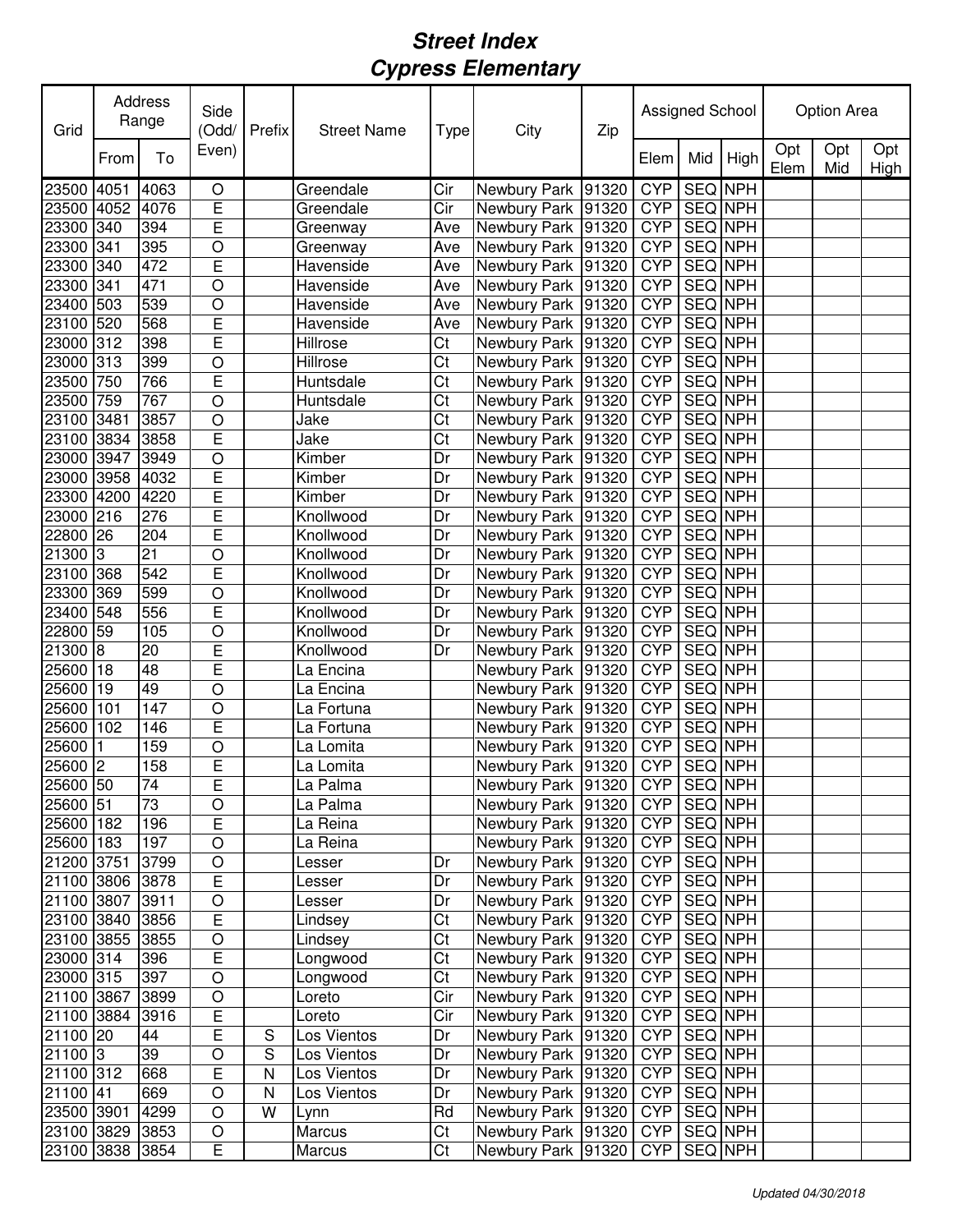| Grid       | Address<br>Range |      | Side<br>(Odd/  | Prefix | <b>Street Name</b> | Type                     | City                 | Zip   |            | Assigned School |                | <b>Option Area</b> |            |                    |
|------------|------------------|------|----------------|--------|--------------------|--------------------------|----------------------|-------|------------|-----------------|----------------|--------------------|------------|--------------------|
|            | From             | To   | Even)          |        |                    |                          |                      |       | Elem       | Mid             | High           | Opt<br>Elem        | Opt<br>Mid | Opt<br><b>High</b> |
| 21400 202  |                  | 282  | Е              |        | Mariposa           | Dr                       | Newbury Park         | 91320 | <b>CYP</b> | SEQ NPH         |                |                    |            |                    |
| 21400 225  |                  | 249  | $\circ$        |        | Mariposa           | Dr                       | Newbury Park         | 91320 | <b>CYP</b> | SEQ NPH         |                |                    |            |                    |
| 21200 510  |                  | 694  | E              |        | Martinique         | PI                       | Newbury Park         | 91320 | <b>CYP</b> | SEQ NPH         |                |                    |            |                    |
| 21200 515  |                  | 695  | $\circ$        |        | Martinique         | PI                       | Newbury Park         | 91320 | <b>CYP</b> | SEQ NPH         |                |                    |            |                    |
| 23400 3811 |                  | 4047 | O              |        | Maurice            | Dr                       | Newbury Park         | 91320 | <b>CYP</b> | SEQ NPH         |                |                    |            |                    |
| 23400 3900 |                  | 4040 | E              |        | Maurice            | Dr                       | Newbury Park         | 91320 | <b>CYP</b> | SEQ NPH         |                |                    |            |                    |
| 22900 220  |                  | 236  | E              |        | Mayfield           | Ct                       | Newbury Park         | 91320 | <b>CYP</b> | SEQ NPH         |                |                    |            |                    |
| 22900 225  |                  | 239  | O              |        | Mayfield           | Ct                       | Newbury Park         | 91320 | <b>CYP</b> | <b>SEQ NPH</b>  |                |                    |            |                    |
| 22700 3700 |                  | 3798 | E              |        | Mayfield           | <b>St</b>                | Newbury Park         | 91320 | <b>CYP</b> | <b>SEQ NPH</b>  |                |                    |            |                    |
| 22700 3701 |                  | 3799 | $\circ$        |        | Mayfield           | $\overline{\mathsf{St}}$ | Newbury Park         | 91320 | <b>CYP</b> | <b>SEQ NPH</b>  |                |                    |            |                    |
| 22800 3800 |                  | 3990 | E              |        | Mayfield           | $\overline{\mathsf{St}}$ | Newbury Park 91320   |       | <b>CYP</b> | <b>SEQ NPH</b>  |                |                    |            |                    |
| 22800 3843 |                  | 3961 | $\circ$        |        | Mayfield           | $\overline{\mathsf{St}}$ | Newbury Park 91320   |       | <b>CYP</b> | <b>SEQ NPH</b>  |                |                    |            |                    |
| 22900 4002 |                  | 4150 | Ē              |        | Mayfield           | $\overline{\mathsf{St}}$ | Newbury Park 91320   |       | <b>CYP</b> | <b>SEQ NPH</b>  |                |                    |            |                    |
| 22900 4009 |                  | 4149 | $\overline{O}$ |        | Mayfield           | St                       | Newbury Park 91320   |       | <b>CYP</b> | <b>SEQ NPH</b>  |                |                    |            |                    |
| 22700 15   |                  | 267  | $\circ$        |        | Maynard            | Ave                      | Newbury Park         | 91320 | <b>CYP</b> | <b>SEQ NPH</b>  |                |                    |            |                    |
| 22700 16   |                  | 274  | E              |        | Maynard            | Ave                      | Newbury Park         | 91320 | <b>CYP</b> | <b>SEQ NPH</b>  |                |                    |            |                    |
| 25600      | 88               | 282  | E              |        | Monte Vista        |                          | Newbury Park         | 91320 | <b>CYP</b> | <b>SEQ NPH</b>  |                |                    |            |                    |
| 25600 89   |                  | 281  | O              |        | Monte Vista        |                          | Newbury Park         | 91320 | <b>CYP</b> | SEQ NPH         |                |                    |            |                    |
| 21400 144  |                  | 152  | Ē              |        | Montenegro         | Cir                      | Newbury Park         | 91320 | <b>CYP</b> | SEQ NPH         |                |                    |            |                    |
| 21400      | 15               | 151  | $\circ$        |        | Montenegro         | Cir                      | Newbury Park         | 91320 | <b>CYP</b> | SEQ NPH         |                |                    |            |                    |
| 21100 3983 |                  | 4037 | $\circ$        |        | Monterey           | Ct                       | Newbury Park         | 91320 | <b>CYP</b> | SEQ NPH         |                |                    |            |                    |
| 21100 3984 |                  | 4038 | E              |        | Monterey           | Ct                       | Newbury Park         | 91320 | <b>CYP</b> | SEQ NPH         |                |                    |            |                    |
| 23400 3936 |                  | 4190 | E              |        | Mountain Creek     | Dr                       | Newbury Park         | 91320 | <b>CYP</b> | SEQ NPH         |                |                    |            |                    |
| 23400 3965 |                  | 4195 | $\circ$        |        | Mountain Creek     | Dr                       | Newbury Park         | 91320 | <b>CYP</b> | SEQ NPH         |                |                    |            |                    |
| 22800 3815 |                  | 3993 | $\circ$        |        | Northland          | <b>St</b>                | Newbury Park         | 91320 | <b>CYP</b> | SEQ NPH         |                |                    |            |                    |
| 22800 3838 |                  | 3978 | E              |        | Northland          | <b>St</b>                | Newbury Park         | 91320 | <b>CYP</b> | SEQ NPH         |                |                    |            |                    |
| 21400 3707 |                  | 3761 | $\overline{O}$ |        | Oak Glen           | Dr                       | Newbury Park         | 91320 | <b>CYP</b> | SEQ NPH         |                |                    |            |                    |
| 21400 3748 |                  | 3754 | E              |        | Oak Glen           | Dr                       | Newbury Park         | 91320 | <b>CYP</b> | <b>SEQ NPH</b>  |                |                    |            |                    |
| 25600      | 1                | 1599 | $\circ$        |        | Old Conejo         | Rd                       | Newbury Park         | 91320 | <b>CYP</b> | SEQ NPH         |                |                    |            |                    |
| 25600 34   |                  | 34   | E              |        | Old Conejo         | Rd                       | Newbury Park         | 91320 | <b>CYP</b> | SEQ NPH         |                |                    |            |                    |
| 20700 3600 |                  | 3698 | Ē              |        | Old Conejo         | Rd                       | Newbury Park 91320   |       | <b>CYP</b> | <b>SEQ</b> NPH  |                |                    |            |                    |
| 21400 100  |                  | 200  | E              |        | Padua              | Cir                      | Newbury Park 91320   |       | <b>CYP</b> | <b>SEQ NPH</b>  |                |                    |            |                    |
| 21400 101  |                  | 169  | $\circ$        |        | Padua              | Cir                      | Newbury Park 91320   |       | <b>CYP</b> | SEQ NPH         |                |                    |            |                    |
| 23700 667  |                  | 881  | $\bigcirc$     |        | Paseo De Leon      |                          | Newbury Park 91320   |       | <b>CYP</b> | SEQ NPH         |                |                    |            |                    |
| 23700 676  |                  | 880  | E              |        | Paseo De Leon      |                          | Newbury Park 91320   |       | <b>CYP</b> | SEQ NPH         |                |                    |            |                    |
| 23700 667  |                  | 881  | $\circ$        |        | Paseo De Leon      |                          | Newbury Park 91320   |       | <b>CYP</b> | <b>SEQ NPH</b>  |                |                    |            |                    |
| 23700 676  |                  | 880  | E              |        | Paseo De Leon      |                          | Newbury Park 91320   |       | <b>CYP</b> |                 | <b>SEQ NPH</b> |                    |            |                    |
| 23500 798  |                  | 822  | E              |        | Preakness          | PI                       | Newbury Park 91320   |       | <b>CYP</b> |                 | SEQ NPH        |                    |            |                    |
| 23500 798  |                  | 822  | E              |        | Preakness          | $\overline{P}$           | Newbury Park 91320   |       | <b>CYP</b> |                 | <b>SEQ NPH</b> |                    |            |                    |
| 23400 635  |                  | 679  | $\bigcirc$     |        | Rabbit Creek       | Ln                       | Newbury Park 91320   |       | <b>CYP</b> |                 | <b>SEQ NPH</b> |                    |            |                    |
| 23400 650  |                  | 680  | E              |        | Rabbit Creek       | Ln                       | Newbury Park 91320   |       | <b>CYP</b> |                 | SEQ NPH        |                    |            |                    |
| 23400 635  |                  | 679  | $\bigcirc$     |        | Rabbit Creek       | Ln                       | Newbury Park 91320   |       | <b>CYP</b> |                 | SEQ NPH        |                    |            |                    |
| 23400 650  |                  | 680  | E              |        | Rabbit Creek       | Ln                       | Newbury Park 91320   |       | <b>CYP</b> |                 | SEQ NPH        |                    |            |                    |
| 23000 316  |                  | 392  | E              |        | Ridgemont          | Ct                       | Newbury Park 91320   |       | <b>CYP</b> |                 | SEQ NPH        |                    |            |                    |
| 23000 317  |                  | 393  | $\circ$        |        | Ridgemont          | Ct                       | Newbury Park 91320   |       | <b>CYP</b> |                 | SEQ NPH        |                    |            |                    |
| 23000 316  |                  | 392  | E              |        | Ridgemont          | Ct                       | Newbury Park 91320   |       | <b>CYP</b> |                 | SEQ NPH        |                    |            |                    |
| 23000 317  |                  | 393  | $\circ$        |        | Ridgemont          | Ct                       | Newbury Park 91320   |       | <b>CYP</b> |                 | SEQ NPH        |                    |            |                    |
| 23100 3868 |                  | 3964 | E              |        | Rodene             | St                       | Newbury Park 91320   |       | <b>CYP</b> | SEQ NPH         |                |                    |            |                    |
| 23100 3871 |                  | 3935 | $\circ$        |        | Rodene             | <b>St</b>                | Newbury Park 91320   |       | <b>CYP</b> | SEQ NPH         |                |                    |            |                    |
| 23100 3868 |                  | 3964 | E              |        | Rodene             | <b>St</b>                | Newbury Park   91320 |       | <b>CYP</b> | SEQ NPH         |                |                    |            |                    |
| 23100 3871 |                  | 3935 | O              |        | Rodene             | <b>St</b>                | Newbury Park 91320   |       | <b>CYP</b> |                 | SEQ NPH        |                    |            |                    |
|            |                  |      |                |        |                    |                          |                      |       |            |                 |                |                    |            |                    |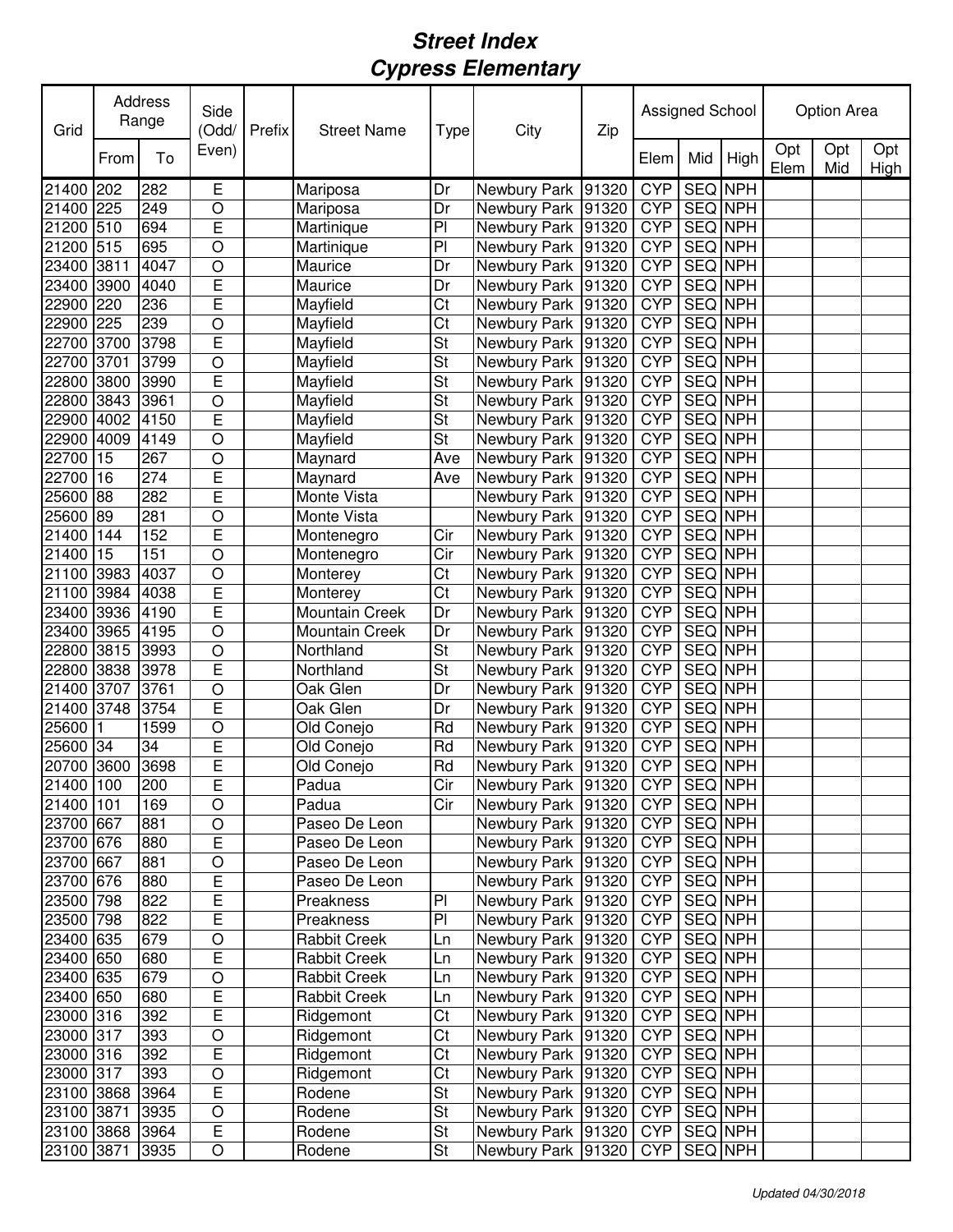| Grid            |      | Address<br>Range | Side<br>(Odd/  | Prefix | <b>Street Name</b> | Type                    | City                 | Zip   | Assigned School |                |                | <b>Option Area</b> |            |             |
|-----------------|------|------------------|----------------|--------|--------------------|-------------------------|----------------------|-------|-----------------|----------------|----------------|--------------------|------------|-------------|
|                 | From | To               | Even)          |        |                    |                         |                      |       | Elem            | Mid            | High           | Opt<br>Elem        | Opt<br>Mid | Opt<br>High |
| 21300 1         |      | 27               | O              |        | San Antonio        | <b>St</b>               | Newbury Park 91320   |       | <b>CYP</b>      | SEQ NPH        |                |                    |            |             |
| 21300 4         |      | 46               | E              |        | San Antonio        | St                      | Newbury Park 91320   |       | <b>CYP</b>      | SEQ NPH        |                |                    |            |             |
| 21300 1         |      | 27               | O              |        | San Antonio        | St                      | Newbury Park 91320   |       | <b>CYP</b>      | SEQ NPH        |                |                    |            |             |
| 21300 4         |      | 46               | E              |        | San Antonio        | St                      | Newbury Park 91320   |       | <b>CYP</b>      | SEQ NPH        |                |                    |            |             |
| 21300 3785      |      | 3919             | O              |        | San Clemente       | Ct                      | Newbury Park 91320   |       | <b>CYP</b>      | SEQ NPH        |                |                    |            |             |
| 21300 3786      |      | 3932             | E              |        | San Clemente       | Ct                      | Newbury Park 91320   |       | <b>CYP</b>      | SEQ NPH        |                |                    |            |             |
| 21300 3785      |      | 3919             | O              |        | San Clemente       | Ct                      | Newbury Park 91320   |       | <b>CYP</b>      | SEQ NPH        |                |                    |            |             |
| 21300 3786      |      | 3932             | E              |        | San Clemente       | Ct                      | Newbury Park 91320   |       | <b>CYP</b>      | <b>SEQ NPH</b> |                |                    |            |             |
| 21300 3777      |      | 3861             | O              |        | San Felipe         | Ave                     | Newbury Park 91320   |       | <b>CYP</b>      | <b>SEQ NPH</b> |                |                    |            |             |
| 21300 3780      |      | 3792             | E              |        | San Felipe         | Ave                     | Newbury Park 91320   |       | <b>CYP</b>      | <b>SEQ NPH</b> |                |                    |            |             |
| 21300 3777      |      | 3861             | O              |        | San Felipe         | Ave                     | Newbury Park 91320   |       | <b>CYP</b>      | <b>SEQ NPH</b> |                |                    |            |             |
| 21300 3780      |      | 3792             | E              |        | San Felipe         | Ave                     | Newbury Park 91320   |       | <b>CYP</b>      | <b>SEQ NPH</b> |                |                    |            |             |
| $21300$ 5       |      | 5161             | O              |        | San Lucas          | Ave                     | Newbury Park 91320   |       | <b>CYP</b>      | <b>SEQ NPH</b> |                |                    |            |             |
| 21300 6         |      | 5168             | E              |        | San Lucas          | Ave                     | Newbury Park 91320   |       | <b>CYP</b>      | SEQ NPH        |                |                    |            |             |
| $21300$ 5       |      | 5161             | $\circ$        |        | San Lucas          | Ave                     | Newbury Park 91320   |       | <b>CYP</b>      | <b>SEQ NPH</b> |                |                    |            |             |
| 21300 6         |      | 5168             | E              |        | San Lucas          | Ave                     | Newbury Park 91320   |       | <b>CYP</b>      | <b>SEQ NPH</b> |                |                    |            |             |
| 21100 4001      |      | 4023             | $\circ$        |        | San Luis           | St                      | Newbury Park 91320   |       | <b>CYP</b>      | <b>SEQ NPH</b> |                |                    |            |             |
| 21100 4001      |      | 4023             | O              |        | San Luis           | <b>St</b>               | Newbury Park 91320   |       | <b>CYP</b>      | SEQ NPH        |                |                    |            |             |
| 21300 3785      |      | 3979             | O              |        | San Marcos         | Ct                      | Newbury Park 91320   |       | <b>CYP</b>      | SEQ NPH        |                |                    |            |             |
| 21300 3786      |      | 3980             | E              |        | San Marcos         | Ct                      | Newbury Park 91320   |       | <b>CYP</b>      | SEQ NPH        |                |                    |            |             |
| 21300 3785      |      | 3979             | O              |        | San Marcos         | Ct                      | Newbury Park 91320   |       | <b>CYP</b>      | SEQ NPH        |                |                    |            |             |
| 21300 3786      |      | 3980             | E              |        | San Marcos         | Ct                      | Newbury Park 91320   |       | <b>CYP</b>      | SEQ NPH        |                |                    |            |             |
| 21300 3785      |      | 3956             | O              |        | San Nicolas        | Ct                      | Newbury Park 91320   |       | <b>CYP</b>      | SEQ NPH        |                |                    |            |             |
| 21300 3786      |      | 3968             | E              |        | San Nicolas        | Ct                      | Newbury Park 91320   |       | <b>CYP</b>      | SEQ NPH        |                |                    |            |             |
| 21300 3785      |      | 3956             | O              |        | San Nicolas        | Ct                      | Newbury Park         | 91320 | <b>CYP</b>      | SEQ NPH        |                |                    |            |             |
| 21300 3786      |      | 3968             | E              |        | San Nicolas        | Ct                      | Newbury Park 91320   |       | <b>CYP</b>      | SEQ NPH        |                |                    |            |             |
| 21100 556       |      | 664              | E              |        | San Telmo          | Cir                     | Newbury Park 91320   |       | <b>CYP</b>      | SEQ NPH        |                |                    |            |             |
| 21100 571       |      | 667              | $\circ$        |        | San Telmo          | Cir                     | Newbury Park 91320   |       | <b>CYP</b>      | SEQ NPH        |                |                    |            |             |
| 21100 556       |      | 664              | E              |        | San Telmo          | Cir                     | Newbury Park 91320   |       | <b>CYP</b>      | SEQ NPH        |                |                    |            |             |
| 21100 571       |      | 667              | O              |        | San Telmo          | Cir                     | Newbury Park 91320   |       | <b>CYP</b>      | SEQ NPH        |                |                    |            |             |
| 21400 182       |      | 398              | E              |        | San Vincente       | Cir                     | Newbury Park 91320   |       | <b>CYP</b>      | <b>SEQ NPH</b> |                |                    |            |             |
| 21400 201       |      | 399              | $\overline{O}$ |        | San Vincente       | $\overline{\text{Cir}}$ | Newbury Park 91320   |       | CYP             | <b>SEQ NPH</b> |                |                    |            |             |
| 21400 3634      |      | 3724             | Ē              |        | San Vincente       | Ct                      | Newbury Park   91320 |       |                 | CYP   SEQ NPH  |                |                    |            |             |
| 21400 3637      |      | 3743             | $\mathsf O$    |        | San Vincente       | Ct                      | Newbury Park 91320   |       |                 | CYP SEQ NPH    |                |                    |            |             |
| 21200 408       |      | 450              | E              |        | San Vincente       | Cir                     | Newbury Park 91320   |       | <b>CYP</b>      |                | SEQ NPH        |                    |            |             |
| 21200 409       |      | 455              | $\overline{O}$ |        | San Vincente       | Cir                     | Newbury Park   91320 |       | <b>CYP</b>      |                | SEQ NPH        |                    |            |             |
| 21400 182       |      | 398              | E              |        | San Vincente       | Cir                     | Newbury Park   91320 |       | <b>CYP</b>      |                | SEQ NPH        |                    |            |             |
| 21400 201       |      | 399              | $\circ$        |        | San Vincente       | Cir                     | Newbury Park   91320 |       | <b>CYP</b>      |                | <b>SEQ NPH</b> |                    |            |             |
| 21400 3634      |      | 3724             | E              |        | San Vincente       | Ct                      | Newbury Park   91320 |       | <b>CYP</b>      |                | SEQ NPH        |                    |            |             |
| 21400 3637      |      | 3743             | $\circ$        |        | San Vincente       | Ct                      | Newbury Park 91320   |       | <b>CYP</b>      |                | SEQ NPH        |                    |            |             |
| 21200 408       |      | 450              | E              |        | San Vincente       | Cir                     | Newbury Park 91320   |       | <b>CYP</b>      | <b>SEQ NPH</b> |                |                    |            |             |
| 21200 409       |      | 455              | $\bigcirc$     |        | San Vincente       | Cir                     | Newbury Park 91320   |       | <b>CYP</b>      | SEQ NPH        |                |                    |            |             |
| 21200 401       |      | 447              | $\bigcirc$     |        | Santa Barbara      | Cir                     | Newbury Park 91320   |       | <b>CYP</b>      |                | SEQ NPH        |                    |            |             |
| 21200 408       |      | 446              | E              |        | Santa Barbara      | Cir                     | Newbury Park 91320   |       | <b>CYP</b>      |                | SEQ NPH        |                    |            |             |
| 21200 401       |      | 447              | $\circ$        |        | Santa Barbara      | Cir                     | Newbury Park   91320 |       | <b>CYP</b>      |                | SEQ NPH        |                    |            |             |
| 21200 408       |      | 446              | E              |        | Santa Barbara      | Cir                     | Newbury Park 91320   |       | <b>CYP</b>      |                | SEQ NPH        |                    |            |             |
| 21100 3952      |      | 4012             | E              |        | Santa Monica       | Ct                      | Newbury Park 91320   |       | <b>CYP</b>      |                | SEQ NPH        |                    |            |             |
| 21100 3955      |      | 4009             | O              |        | Santa Monica       | Ct                      | Newbury Park 91320   |       | <b>CYP</b>      |                | SEQ NPH        |                    |            |             |
| 21100 3952 4012 |      |                  | E              |        | Santa Monica       | Ct                      | Newbury Park 91320   |       | <b>CYP</b>      | SEQ NPH        |                |                    |            |             |
| 21100 3955 4009 |      |                  | O              |        | Santa Monica       | Ct                      | Newbury Park 91320   |       | <b>CYP</b>      | SEQ NPH        |                |                    |            |             |
| 21100 3983      |      | 4025             | O              |        | Santa Tomas        | PI                      | Newbury Park 91320   |       | <b>CYP</b>      |                | SEQ NPH        |                    |            |             |
|                 |      |                  |                |        |                    |                         |                      |       |                 |                |                |                    |            |             |